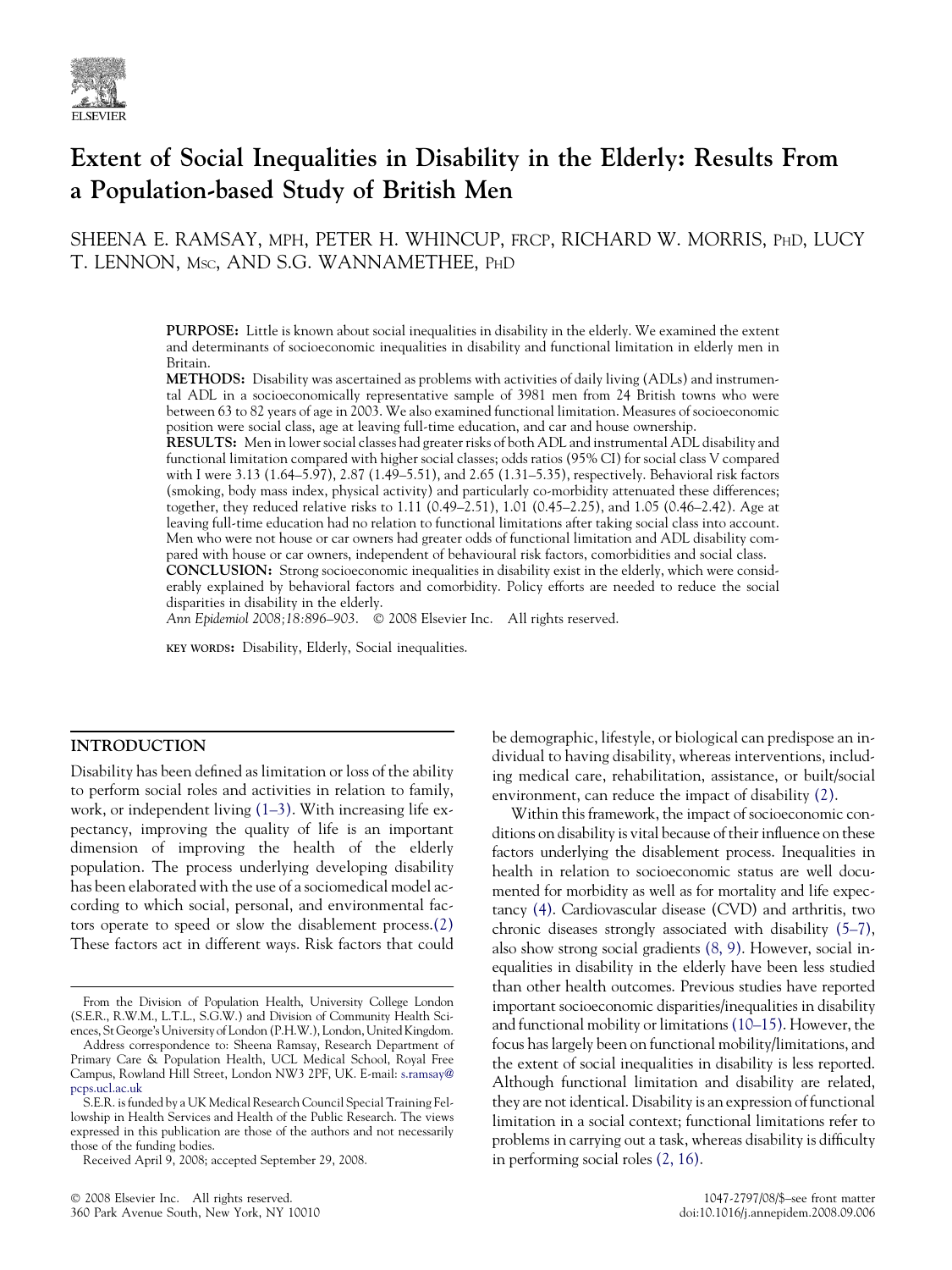| Selected Abbreviations and Acronyms               |
|---------------------------------------------------|
| $ADLs =$ activities of daily living               |
| $IADLs =$ instrumental activities of daily living |
| $BMI = body$ mass index                           |
| $CI =$ confidence intervals                       |

In this article, we aim to describe the burden or extent of social inequalities in disability in the elderly in Britain. Measures of disability in the form of problems in performing basic activities of daily living (ADLs), such as eating, dressing, bathing, and problems in coping with instrumental activities of daily living (IADLs), like shopping, using the telephone, and managing money [\(2, 17, 18\),](#page-6-0) have been used. These markers of disability not only form the core constructs of disability but are also indicative of the quality of life in the elderly. In addition to disability, we also measured functional limitations, which are important predictors of disability [\(19\).](#page-6-0) Socioeconomic position was measured by social class based on the longest-held occupation of the subjects to obtain a stable measure of socioeconomic conditions in adult life. Because measuring socioeconomic position in the elderly is difficult to characterize [\(20\),](#page-6-0) we explored social inequalities in disability by using additional markers of socioeconomic conditions, such as education and house and car ownership. We also investigated the impact of behavioral factors and presence of disease on the relationship between socioeconomic conditions and disability. This study was conducted in a socioeconomically and geographically representative sample of older British men ages 63 to 82 years in 2003.

## METHODS

The British Regional Heart Study is a prospective population-based study of cardiovascular disease comprising a socially and geographically representative sample of 7735 men who were 40 to 59 years of age in 1978–1980 drawn from one general practice in each of 24 towns representing all major British regions [\(21\)](#page-6-0). Subjects have been followed-up for all-cause mortality and have completed questionnaires at regular intervals. In 2003, when the men were 63–82 years of age, information on disability, presence of disease, behavioral factors, and socioeconomic circumstances was sought; these data were used for this article. Additional information on occupational social class was available from baseline, and information on education was collected in 1996.

Disability was ascertained as problems with ADLs and IADLs from a self-completed questionnaire in 2003. ADLs included performing the following activities unaided: walking across a room; getting in/out of bed; getting in and out of a chair; dressing and undressing oneself; bathing/showering;

self-feeding, including cutting food; and getting to and using the toilet. IADLs included shopping for personal items such as toilet items or medicines; doing light housework such as washing up; preparing one's own meals; using the telephone; taking medications; managing money (e.g., paying bills, etc); and using public transport. Reporting of some difficulty or inability/needing help to do one or more of the items was taken a having problem with ADLs or IADLs. These are established markers of disability used in previous studies [\(14,](#page-6-0) [22, 23\)](#page-6-0). One or more of the following responses was taken as a functional limitation: walking more than a few steps but less than 200 meters or only a few steps without stopping and without discomfort; unable to walk up and down a flight of 12 stairs without resting or only by holding and taking a rest; and unable to bend down when standing and pick up a shoe from the floor.

Information on different markers of socioeconomic position was collected in the study, including social class, education, and car and house ownership. The longest-held occupation of each man was recorded at study entry, when they were 40–59 years to age, and categorized by using the Registrar Generals' Social Class Classification (I, II, III non-manual, III manual, IV, and V). Subjects were grouped into three categories according to their age at leaving fulltime education, which was asked in a questionnaire in 1996:  $\lt 14$  years, 14–18 years and  $> 18$  years. In the questionnaire in 2003, subjects were asked whether they had a car available for their own use and whether they owned their house/accommodation; this was used to assess car and house ownership as markers of socioeconomic position in addition to occupational social class and education.

#### Behavioral Factors

In the questionnaire in 2003, detailed questions were asked on smoking habits, physical activity, and body weight. Physical activity scores were assigned on the basis of frequency and type of activity and divided into six groups: none, occasional, light, moderate, moderately vigorous, and vigorous. Scores of none and occasional were used to classify physically inactive subjects. Body mass index (BMI) was calculated as body weight/(height)<sup>2</sup> in kg/m<sup>2</sup>. Obesity was defined as BMI of  $\geq 30$ .

#### Comorbidities

Subjects were asked to report doctor diagnosis of the following conditions: cardiovascular disease (heart attack, angina and stroke), diabetes, cancer, arthritis, and respiratory disease (asthma, emphysema, bronchitis, pneumonia). They were also asked to describe their health status as excellent, good, fair, or poor.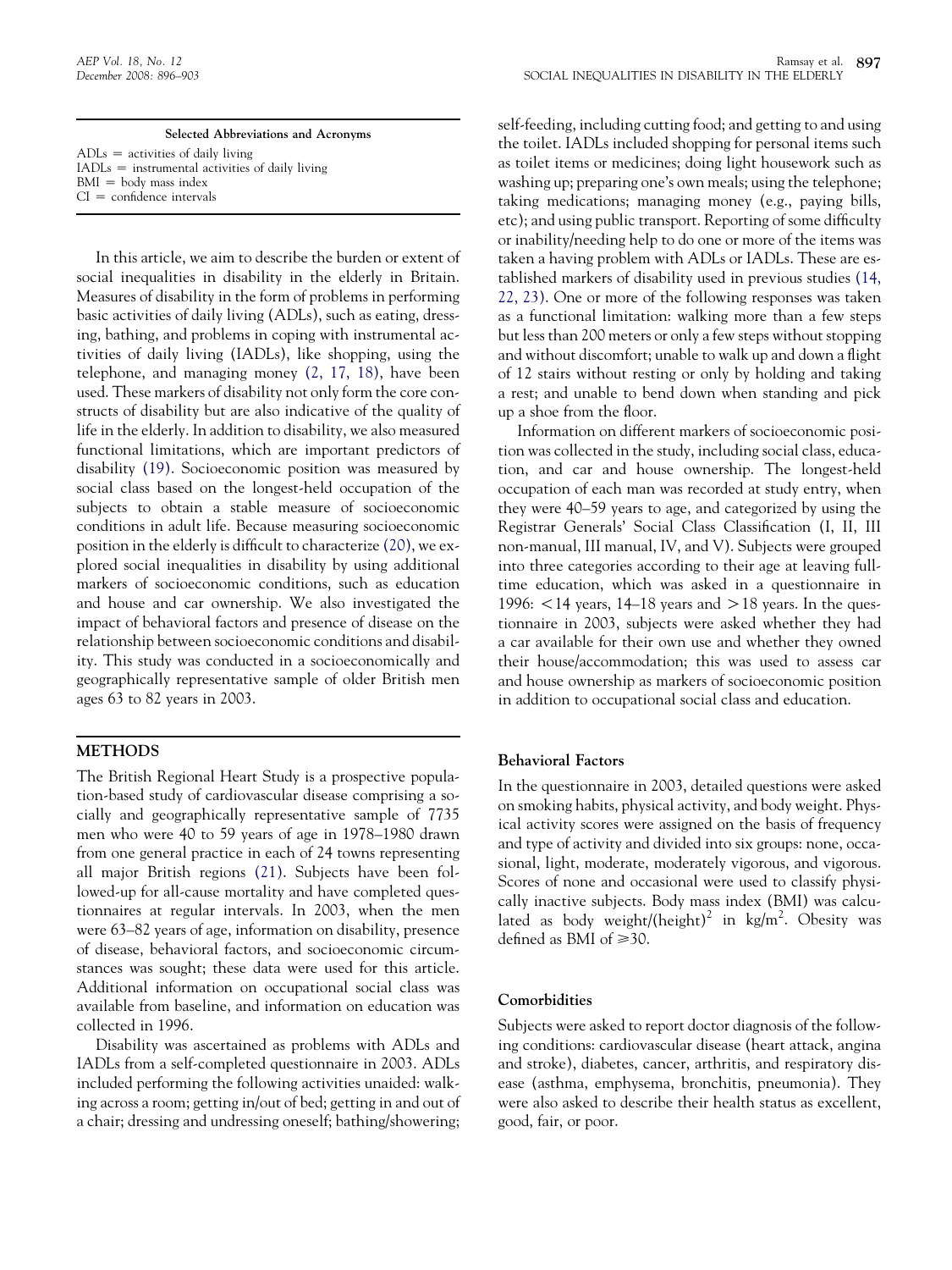Multiple logistic regression was used to assess the relation between socioeconomic conditions (social class groups, age at leaving full-time education, and car and house ownership), and disability (problems with ADLs and IADLs) and functional limitation. Odds ratios with 95% confidence intervals (CIs) for these outcome measures were obtained using social class  $I_1$ , <14 years at leaving full-time education, car owner, and house owner as reference categories. Social class and age at leaving full-time education were also fitted as continuous variables to obtain regression coefficients and odds ratio (95% CI) per unit increase of these scores. Age, behavioral factors, and comorbidity were adjusted for in different models. The effects of education and house and car ownership were adjusted for social class. For the adjustment, age and BMI were fitted as continuous variables; social class (5 levels), smoking (6 levels), and physical activity (5 levels) were fitted as categorical variables.

## RESULTS

A total of 3981 men ages 63–82 years responded to the questionnaire in 2003 (80% response rate). The overall prevalence of problems with ADLs, IADLs, and functional limitation was 16%, 15% and 21% respectively. Prevalences of disability and functional limitations in men with and without comorbidity are presented in Figure 1. The prevalence of disability and functional limitation (3–4%) was lowest in men without comorbidities. Approximately 25– 35% of men with CVD, arthritis and respiratory diseases had disability and functional limitations. A total of 40– 50% of men reporting fair/poor health had disability and functional limitations. The prevalence of these specific forms of comorbidity also varied according to social class as seen in [Table 1.](#page-3-0) Men from manual social class groups (social classes III manual, IV, and V) had a greater prevalence of diseases particularly cardiovascular disease, arthritis, and respiratory diseases. The proportions reporting fair or poor health were also greater in subjects of manual social classes. Men with adverse behavioural risk factors also had a greater prevalence of disability and functional limitation compared with non-smokers, non-obese and physically active (see [Table 2](#page-3-0)).

There were approximately graded relations between social class, disability, and functional limitations ([Table 3\)](#page-4-0). Men in manual social class groups had approximately three times greater odds of having functional limitations compared with social class I. Similarly, men from manual social class groups had greater odds of having ADL and IADL disability compared with social class I. These associations were weakened after adjustment for behavioral risk factors and particularly after adjustment for comorbidities. The effect of attenuation was particularly marked in social class V. The relationship of social class and ADL disability was no longer significant after these adjustments.

A greater age of leaving full-time education was associated with lower odds of having functional limitations, but not with ADL and IADL disability [\(Table 4\)](#page-4-0). The association of education with functional limitation was attenuated after adjustment for social class ([Table 4](#page-4-0)). Men who did not own a house or car had a 2.5- to 3-fold greater relative risk of having functional limitations, and ADL and IADL disability ([Table 5](#page-5-0)) compared with those who owned a house or car. The association of house ownership with IADL disability was not significant after adjusting for behavioral factors, comorbidities, and social class. The relationship of house ownership with functional limitation and ADL disability, although was weakened, remained after adjustment for behavioural factors, comorbidities and social class. Similar



FIGURE 1. The prevalence of disability and functional limitations in men from the British Regional Heart Study ages 63–82 with chronic diseases. \*''No comorbidity'' included men with no history of cardiovascular disease (CVD), arthritis, cancer, or respiratory disease; no self-report of fair/poor health; diabetes; and no history of other comorbidities, including heart failure, high blood pressure, aortic aneurysm, deep vein thrombosis, pulmonary embolism, gout, osteoporosis, and Parkinson's disease.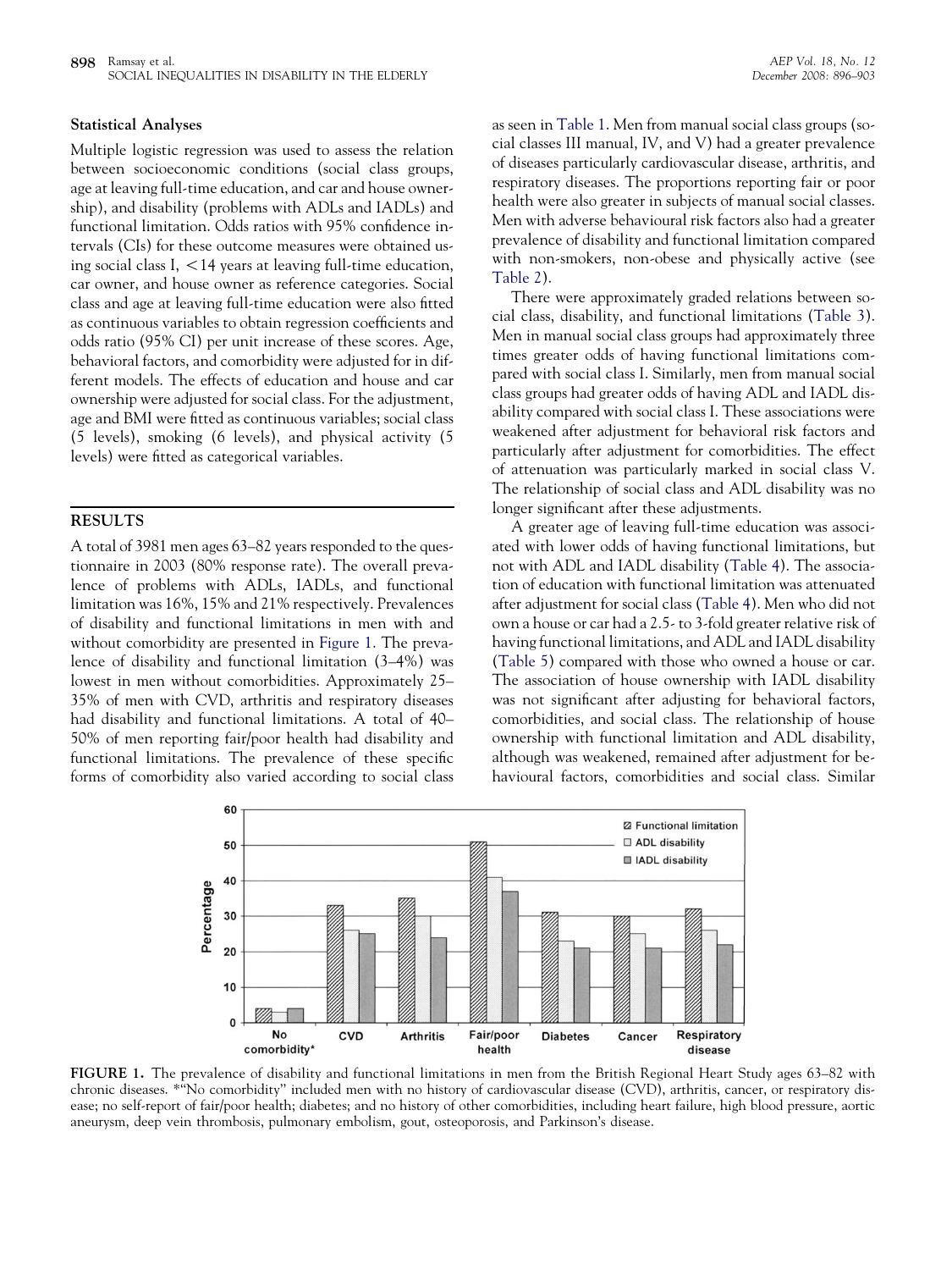| Social class | Cardiovascular<br>disease, $n$ $(\%)$ | Arthritis,<br>n(%) | Self-report of fair/poor<br>health, $n$ $(\%)$ | Diabetes,<br>n(%) | Cancer,<br>n(%) | Respiratory disease,<br>$n$ (%) |
|--------------|---------------------------------------|--------------------|------------------------------------------------|-------------------|-----------------|---------------------------------|
|              | 83 (21)                               | 106 (28)           | 50(13)                                         | 31(8)             | 34(9)           | 90(24)                          |
| $\rm{II}$    | 293(27)                               | 335 (31)           | 252(23)                                        | 102(9)            | 103(9)          | 244 (23)                        |
| <b>IIINM</b> | 116(29)                               | 124 (32)           | 112 (28)                                       | 44 (11)           | 40 (10)         | 101(26)                         |
| <b>IIIM</b>  | 425 (29)                              | 559 (38)           | 490 (33)                                       | 159 (11)          | 116(8)          | 365(26)                         |
| IV           | 100 (30)                              | 127 (38)           | 131 (39)                                       | 35(11)            | 29(9)           | 97 (30)                         |
| V            | 39 (37)                               | 46 (46)            | 48 (45)                                        | 10(10)            | 7 (7)           | 24 (25)                         |

<span id="page-3-0"></span>TABLE 1. Prevalence of chronic diseases in 2003 according to social class in men ages 63–82 from 24 towns in Britain

associations were observed for car ownership with disability and functional limitation.

#### DISCUSSION

In this study of older British men, strong social class gradients were apparent both in disability and functional limitations; men from lower social class groups had an increased risk of having disability and functional limitation. Differences in disability according to house and car ownership were also present and were greater than social class inequalities. These socioeconomic disparities were considerably explained by presence of comorbidities and behavioral factors.

The results highlight strong socioeconomic inequalities in disability in a socially and geographically representative sample of older British men, using measures of disability including ADL and IADL disability, as well as functional limitations. Because the measures of disability were based on self-report, it is possible that this was influenced by presence of disease resulting in reporting bias. However, self-report of disability is an important evaluation tool for the health of older populations [\(6\)](#page-6-0), and problems with ADLs and IADLs are widely used measures of disability [\(6, 14, 15, 22\)](#page-6-0).

Using these measures, authors have found self-report of disability to be reliable and valid, although they may not be consistent over an extended time because of change in disease status or use of interventions [\(24\)](#page-6-0). Objective measures may be better at capturing functional impairments/ limitations but may not reflect the extent of disability,

TABLE 2. Prevalence of functional limitation and disability according to behavioral risk factors

| Behavioral risk factors | Functional<br>limitation | ADL<br>disability | IADL<br>disability |
|-------------------------|--------------------------|-------------------|--------------------|
| Smoking                 |                          |                   |                    |
| Current smokers, n (%)  | 117 (31%)                | 85 (22%)          | 76 (21%)           |
| Nonsmokers, n (%)       | 689 (20%)                | 547 (16%)         | 492 (14%)          |
| Obese, $n$ $(\%)$       | 280 (31%)                | 216 (24%)         | 189 (21%)          |
| Nonobese, n (%)         | 492 (17%)                | 393 (14%)         | 360 (13%)          |
| Physically activity     |                          |                   |                    |
| Inactive, $n$ $(\%)$    | 593 (39%)                | 460 (30%)         | 439 (29%)          |
| Active, n (%)           | 174 (8%)                 | 135 (6%)          | 103 (5%)           |

which is a manifestation of functional limitations in a social context[\(2\)](#page-6-0). In this article, we also examined functional limitation since it is a key precursor of disability [\(19\).](#page-6-0) It is possible that self-report of fair/poor health may have been influenced by presence of disability.

However, self-report of health, known to be related to underlying disease and mortality [\(25, 26\)](#page-6-0) is a useful proxy measure of underlying comorbidities that need to be taken into account when assessing the association between socioeconomic conditions and disability. We used a range of different measures of socioeconomic conditions in our elderly subjects including social class, age at leaving full-time education, and car and house ownership. The association of car and house ownership with disability appeared to be stronger than and independent of social class. However, although car ownership in the elderly may be influenced by poor health and disability, previous evidence from our study has shown that car ownership in middle-age (45–64 years) was prospectively related to developing locomotor disability in later life [\(27\).](#page-6-0) Earlier studies have shown that measures of material wealth such as car and house ownership are stronger markers of socioeconomic conditions than occupational social class [\(28, 29\)](#page-6-0).

In our results, despite strong social gradients in disability according to social class, there were no differences in ADL and IADL disability according to education, especially after taking into account pre-existing disease and behavioral factors. The association of education with functional limitations was also no longer significant after taking into account occupational social class. This result could be because education was not a strong marker of socioeconomic status in old age. The main measure of socioeconomic position in our study was social class based on the longest-held occupation of the subjects. Occupational social class measures can be problematic in the elderly in postretirement age. However, in our study social class was based on the longest-held occupation which was collected when the men were 40–59 years of age. Therefore, we believe that it provides a stable marker of socioeconomic conditions over most of the adult life.

Our results are consistent with previous studies that have shown that poorer or worse socio-economic conditions are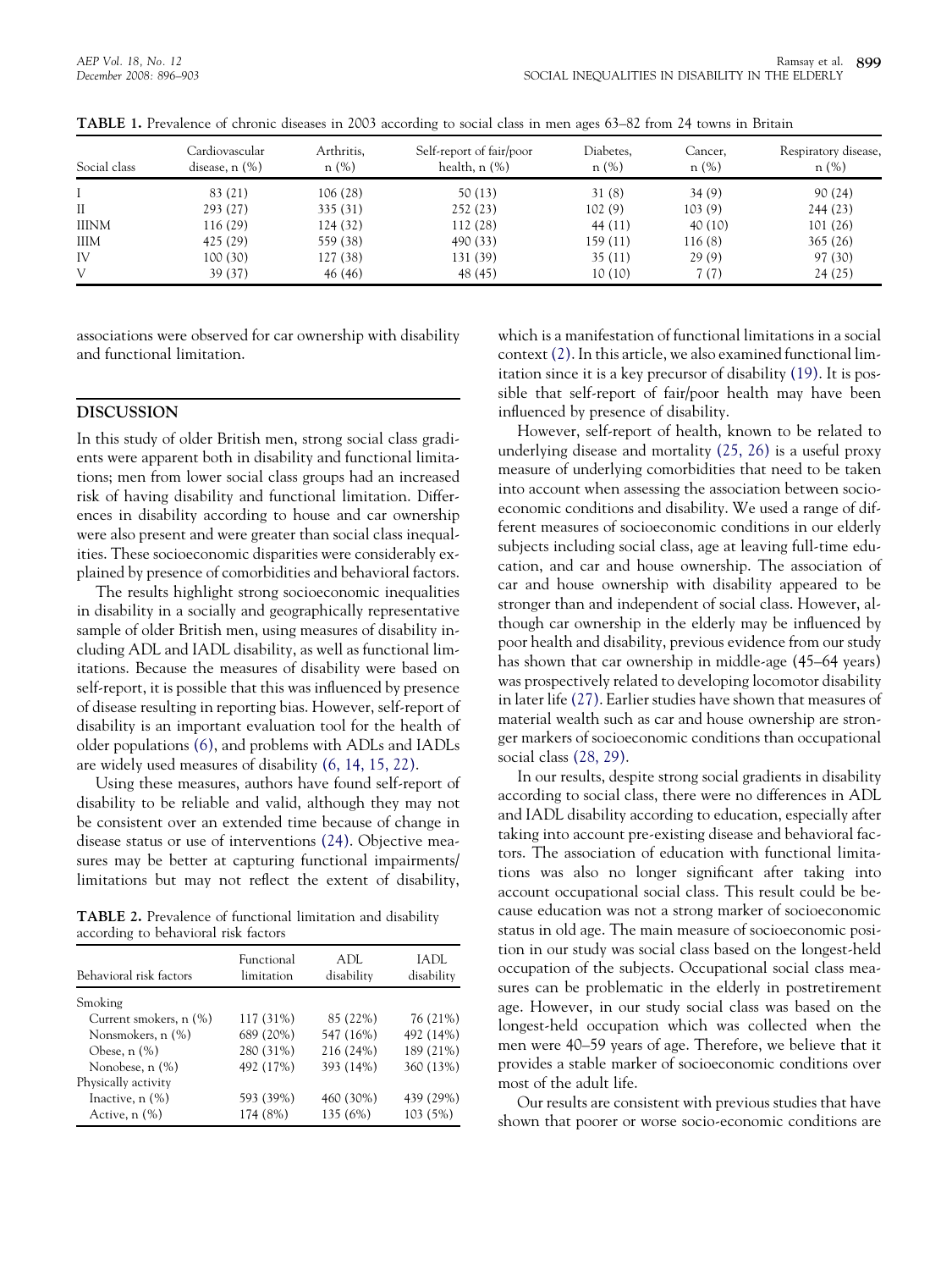<span id="page-4-0"></span>

|       |  |  |  | TABLE 3. Percentages and odds ratios (95% CI) for functional limitations and ADL and IADL disability in 2003 According to social |
|-------|--|--|--|----------------------------------------------------------------------------------------------------------------------------------|
| class |  |  |  |                                                                                                                                  |

|                                                    |       |                  |                                                                                                                         |          | Social class |        |              |             |
|----------------------------------------------------|-------|------------------|-------------------------------------------------------------------------------------------------------------------------|----------|--------------|--------|--------------|-------------|
|                                                    |       |                  |                                                                                                                         |          |              |        | Social class |             |
|                                                    | I     | $\mathcal{I}$    | <b>IIINM</b>                                                                                                            | IIIM     | IV           | V      | (trend)      | P for trend |
| <b>Functional limitation</b>                       |       |                  |                                                                                                                         |          |              |        |              |             |
| Number (%)                                         |       | $32(9)$ 120 (13) | 59 (17)                                                                                                                 | 297 (24) | 74 (28)      | 18(23) |              |             |
| Adjusted for age<br>and behavioral factors         | 1.00  |                  | 1.38 (0.91, 2.09) 1.99 (1.25, 3.16) 3.12 (2.11, 4.61) 3.69 (2.34, 5.82) 3.13 (1.64, 5.97) 1.39 (1.29, 1.49)             |          |              |        |              | < .0001     |
| Adjusted for age and<br>comorbidities <sup>a</sup> | 1.00  |                  | 1.25 (0.78, 2.01) 1.58 (0.92, 2.69) 2.77 (1.77, 4.34) 2.72 (1.59, 4.65) 2.27 (1.06, 4.85) 1.32 (1.21, 1.44)             |          |              |        |              | < .0001     |
| Fully adjusted model <sup>b</sup>                  | 1.00  |                  | $0.99$ (0.61, 1.63) 1.13 (0.64, 1.98) 2.02 (1.26, 3.24) 1.98 (1.12, 3.51) 1.11 (0.49, 2.51) 1.23 (1.12, 1.35)           |          |              |        |              | < .0001     |
| ADL disability                                     |       |                  |                                                                                                                         |          |              |        |              |             |
| Number (%)                                         |       | 32(9)106(11)     | 59 (17)                                                                                                                 | 212 (17) | 56 (21)      | 17(22) |              |             |
| Adjusted for age and                               | 1.00  |                  | 1.21 $(0.79, 1.83)$ 2.00 $(1.26, 3.18)$ 2.02 $(1.37, 3.00)$ 2.57 $(1.60, 4.11)$ 2.87 $(1.49, 5.51)$ 1.26 $(1.17, 1.36)$ |          |              |        |              | < .0001     |
| behavioural factors                                |       |                  |                                                                                                                         |          |              |        |              |             |
| Adjusted for age and<br>comorbidities <sup>a</sup> | 1.00  |                  | 1.06 (0.67, 1.68) 1.64 (0.98, 2.75) 1.57 (1.01, 2.45) 1.67 (0.98, 2.86) 2.07 (0.98, 4.35) 1.17 (1.07, 1.28)             |          |              |        |              | .0008       |
| Fully adjusted model <sup>b</sup>                  | 1.00  |                  | $0.84$ (0.52, 1.37) 1.20 (0.70, 2.07) 1.07 (0.67, 1.70) 1.11 (0.62, 1.97) 1.01 (0.45, 2.25) 1.06 (0.96, 1.17)           |          |              |        |              | .27         |
| IADL disability                                    |       |                  |                                                                                                                         |          |              |        |              |             |
| Number (%)                                         | 28(8) | 96 (10)          | 46 (13)                                                                                                                 | 198 (16) | 59 (22)      | 14(18) |              |             |
| Adjusted for age and                               | 1.00  |                  | 1.24 (0.80, 1.93) 1.72 (1.04, 2.83) 2.17 (1.43, 3.29) 3.17 (1.95, 5.16) 2.65 (1.31, 5.35) 1.30 (1.20, 1.41)             |          |              |        |              | < .0001     |
| behavioural factors                                |       |                  |                                                                                                                         |          |              |        |              |             |
| Adjusted for age and<br>comorbidities <sup>a</sup> | 1.00  |                  | 1.08 (0.66, 1.76) 1.32 (0.75, 2.30) 1.75 (1.09, 2.79) 2.23 (1.28, 3.88) 1.89 (0.85, 4.18) 1.22 (1.11, 1.35)             |          |              |        |              | < .0001     |
| Fully adjusted model <sup>b</sup>                  | 1.00  |                  | $0.88$ (0.53, 1.46) 1.00 (0.56, 1.79) 1.29 (0.79, 2.10) 1.60 (0.90, 2.86) 1.05 (0.46, 2.42) 1.14 (1.03, 1.26)           |          |              |        |              | .01         |

a Comorbidities included cardiovascular disease, arthritis, respiratory disease, diabetes, cancer, and self-report of poor/fair general health.

<sup>b</sup>Age, behavioral factors, and comorbidites.

| TABLE 4. Percentages and odds ratios (95% CI) for functional limitations and ADL and IADL disability in 2003 according to age at |  |  |  |  |  |
|----------------------------------------------------------------------------------------------------------------------------------|--|--|--|--|--|
| leaving full-time education                                                                                                      |  |  |  |  |  |

|                                                 | Age at leaving full-time education |                  |                       |                       |             |  |  |  |
|-------------------------------------------------|------------------------------------|------------------|-----------------------|-----------------------|-------------|--|--|--|
|                                                 | $<$ 14 years                       | $14-18$ years    | $>18$ years           | Trend                 | P for trend |  |  |  |
| Functional limitation                           |                                    |                  |                       |                       |             |  |  |  |
| Number (%)                                      | 247(26)                            | 238(15)          | 49 (12)               |                       |             |  |  |  |
| Age-adjusted                                    | 1.00                               | 0.66(0.53, 0.83) | 0.48(0.34, 0.68)      | 0.69(0.59, 0.80)      | < .0001     |  |  |  |
| Adjusted for age and behavioural factors        | 1.00                               | 0.63(0.48, 0.82) | 0.50(0.33, 0.74)      | $0.68$ $(0.57, 0.82)$ | < .0001     |  |  |  |
| Adjusted for age and comorbidities <sup>a</sup> | 1.00                               | 0.66(0.51, 0.86) | 0.58(0.40, 0.85)      | 0.73(0.61, 0.88)      | .0007       |  |  |  |
| Adjusted for age and social class               | 1.00                               | 0.85(0.67, 1.07) | 0.86(0.59, 1.26)      | 0.90(0.75, 1.08)      | .25         |  |  |  |
| Fully adjusted model <sup>b</sup>               | 1.00                               | 0.73(0.54, 0.98) | 0.69(0.43, 1.12)      | 0.80(0.64, 1.00)      | .05         |  |  |  |
| ADL disability                                  |                                    |                  |                       |                       |             |  |  |  |
| Number (%)                                      | 172 (18)                           | 207(13)          | 50(12)                |                       |             |  |  |  |
| Age-adjusted                                    | 1.00                               | 0.85(0.67, 1.09) | 0.76(0.54, 1.08)      | 0.87(0.74, 1.03)      | .09         |  |  |  |
| Adjusted for age and behavioral factors         | 1.00                               | 0.90(0.68, 1.19) | 0.92(0.62, 1.37)      | 0.94(0.78, 1.14)      | .53         |  |  |  |
| Adjusted for age and comorbidities <sup>a</sup> | 1.00                               | 0.91(0.68, 1.22) | 1.07(0.72, 1.60)      | 1.01(0.83, 1.22)      | .95         |  |  |  |
| Adjusted for age and social class               | 1.00                               | 1.02(0.78, 1.32) | 1.21(0.81, 1.80)      | 1.08(0.89, 1.31)      | .44         |  |  |  |
| Fully adjusted model <sup>b</sup>               | 1.00                               | 0.95(0.69, 1.32) | 1.19(0.74, 1.93)      | 1.06(0.84, 1.33)      | .65         |  |  |  |
| <b>IADL</b> disability                          |                                    |                  |                       |                       |             |  |  |  |
| Number (%)                                      | 168(18)                            | 176(11)          | 44 (10)               |                       |             |  |  |  |
| Age-adjusted                                    | 1.00                               | 0.80(0.62, 1.03) | $0.72$ $(0.50, 1.04)$ | 0.84(0.70, 0.99)      | .04         |  |  |  |
| Adjusted for age and behavioral factors         | 1.00                               | 0.81(0.60, 1.09) | 0.83(0.55, 1.26)      | 0.89(0.73, 1.08)      | .23         |  |  |  |
| Adjusted for age and comorbidities <sup>a</sup> | 1.00                               | 0.86(0.65, 1.15) | 0.96(0.64, 1.44)      | 0.95(0.78, 1.15)      | .60         |  |  |  |
| Adjusted for age and social class               | 1.00                               | 0.97(0.74, 1.27) | 1.14(0.75, 1.27)      | 1.04(0.85, 1.27)      | .71         |  |  |  |
| Fully adjusted model <sup>b</sup>               | 1.00                               | 0.93(0.67, 1.28) | 1.07(0.66, 1.76)      | 1.01(0.80, 1.27)      | .96         |  |  |  |

a Comorbidities included cardiovascular disease, arthritis, respiratory disease, diabetes, cancer, and self-report of poor/fair general health.

<sup>b</sup>Age, behavioral factors, comorbidites, and social class.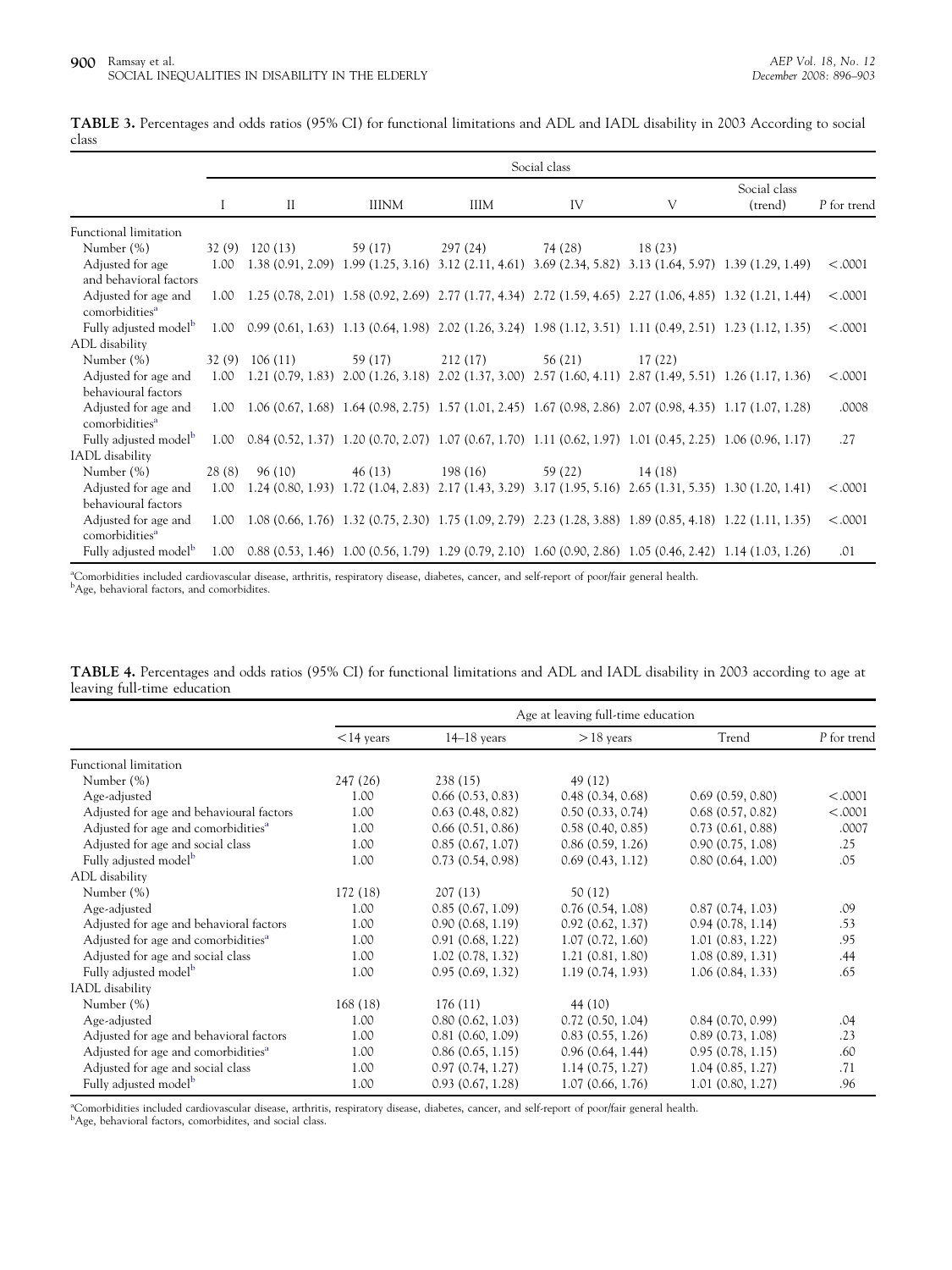|                                                 | House owner |                   |         |          | Car owner         |         |
|-------------------------------------------------|-------------|-------------------|---------|----------|-------------------|---------|
|                                                 | Yes         | No                | P value | Yes      | No                | P value |
| Functional limitation                           |             |                   |         |          |                   |         |
| Number (%)                                      | 426 (15)    | 167(41)           |         | 422 (15) | 175(35)           |         |
| Age-adjusted                                    | 1.00        | 3.55(2.83, 4.44)  | < .0001 | 1.00     | 2.60(2.09, 3.22)  | < .0001 |
| Adjusted for age and behavioral factors         | 1.00        | 2.50 (1.90, 3.29) | < .0001 | 1.00     | 2.26(1.73, 2.93)  | < .0001 |
| Adjusted for age and comorbidities <sup>a</sup> | 1.00        | 2.82 (2.16, 3.69) | < .0001 | 1.00     | 1.85(1.43, 2.39)  | < .0001 |
| Adjusted for age and social class               | 1.00        | 2.94 (2.33, 3.71) | < .0001 | 1.00     | 2.13(1.70, 2.67)  | < .0001 |
| Fully adjusted model <sup>b</sup>               | 1.00        | 2.15(1.59, 2.91)  | < .0001 | 1.00     | 1.70 (1.27, 2.29) | .0004   |
| ADL disability                                  |             |                   |         |          |                   |         |
| Number (%)                                      | 353(13)     | 125(31)           |         | 335 (12) | 145 (29)          |         |
| Age-adjusted                                    | 1.00        | 2.85(2.24, 3.63)  | < .0001 | 1.00     | 2.68(2.13, 3.37)  | < .0001 |
| Adjusted for age and behavioral factors         | 1.00        | 1.89(1.42, 2.53)  | < .0001 | 1.00     | 2.33(1.78, 3.05)  | < .0001 |
| Adjusted for age and comorbidities <sup>a</sup> | 1.00        | 2.10 (1.58, 2.78) | < .0001 | 1.00     | 1.99(1.52, 2.61)  | < .0001 |
| Adjusted for age and social class               | 1.00        | 2.49 (1.94, 3.19) | < .0001 | 1.00     | 2.36(1.85, 2.99)  | < .0001 |
| Fully adjusted model <sup>b</sup>               | 1.00        | 1.68(1.23, 2.31)  | .001    | 1.00     | 2.00(1.47, 2.71)  | < .0001 |
| IADL disability                                 |             |                   |         |          |                   |         |
| Number (%)                                      | 327 (12)    | 110(27)           |         | 298(11)  | 140 (28)          |         |
| Age-adjusted                                    | 1.00        | 2.53(1.97, 3.25)  | < .0001 | 1.00     | 2.79(2.21, 3.53)  | < .0001 |
| Adjusted for age and behavioral factors         | 1.00        | 1.58(1.17, 2.13)  | .003    | 1.00     | 2.45(1.86, 3.24)  | < .0001 |
| Adjusted for age and comorbidities <sup>a</sup> | 1.00        | 1.70(1.28, 2.25)  | .0003   | 1.00     | 1.92 (1.47, 2.50) | < .0001 |
| Adjusted for age and social class               | 1.00        | 2.14 (1.66, 2.78) | < .0001 | 1.00     | 2.40 (1.87, 3.07) | < .0001 |
| Fully adjusted model <sup>b</sup>               | 1.00        | 1.26(0.91, 1.73)  | .16     | 1.00     | 1.87(1.38, 2.54)  | < .0001 |

<span id="page-5-0"></span>TABLE 5. Percentages and odds ratios (95% CI) for functional limitations and ADL and IADL Disability in 2003 according to house and car ownership

a Comorbidities included cardiovascular disease, arthritis, respiratory disease, diabetes, cancer, and self-report of poor/fair general health. <sup>b</sup>Age, behavioral factors, comorbidites, and social class.

associated with greater levels of disability [\(10–15\)](#page-6-0). Although previous studies have mostly used functional limitations or mobility problems, we have also explored the extent of inequalities in disability as measured by problems with performing ADLs and IADLs. In our results men with adverse behavioural risk factors including smoking, physical inactivity and obesity had higher levels of functional limitation and disability.

Although, our study is cross-sectional, these behavioral factors have previously been shown to be strong predictors of developing mobility problems and disability in later life [\(5, 30\)](#page-6-0). Chronic diseases, particularly cardiovascular disease, arthritis, and diabetes, also greatly increase the risk of disability in old age [\(7, 31\)](#page-6-0). Behavioral factors and particularly comorbidities were largely responsible for the social class differences, especially for ADL disability but also to some extent for IADL disability and functional limitations. The greater relative risks for disability in manual social class groups were nearly halved after controlling for behavioral risk factors and pre-existing disease. The effect of attenuation was particularly strong in social class V, possibly because of greater levels of comorbidities and adverse behavioral risk factors in this social class group.

The increased risk of functional limitation in social classes III manual and IV, on the other hand, remained significant even after the adjustments. Apart from behavioral factors and comorbidity, other pathways could be linking socioeconomic status and disability, including poorer access to services or resources, rehabilitation, and worse living conditions [\(32–34\)](#page-7-0). All of these contribute to increased chances of developing disability or retard the process of recovering from or coping with functional decline or disability [\(2, 34\)](#page-6-0). In this study we were unable to control for or take into account the availability of coping mechanisms or the lack of it on inequalities in disability.

An understanding of pathways underlying disability or the ''disablement process'' [\(2\)](#page-6-0) has direct implications for health policy to reduce the burden of disability and inequalities in disability. First, improving the overall health of the elderly is important because of the strong association between disease and disability. Comorbidities were to a large extent responsible for the social differences in disability in this study. Second, continued efforts on reducing levels of behavioural factors such as smoking, physical inactivity and obesity are needed. Although these may be regarded as 'individual' risk factors, they are influenced by the social context [\(35, 36\)](#page-7-0) and, therefore, policy plays a vital role in reducing these factors in the population. Change in lifestyle, including smoking cessation and taking up physical activity, even later in life, has been shown in our cohort to have the potential to reduce onset of mobility limitations and improve recovery from disability in the elderly [\(37\)](#page-7-0).

Third, adequate rehabilitation, interventions, and care would be needed to cope with functional decline in old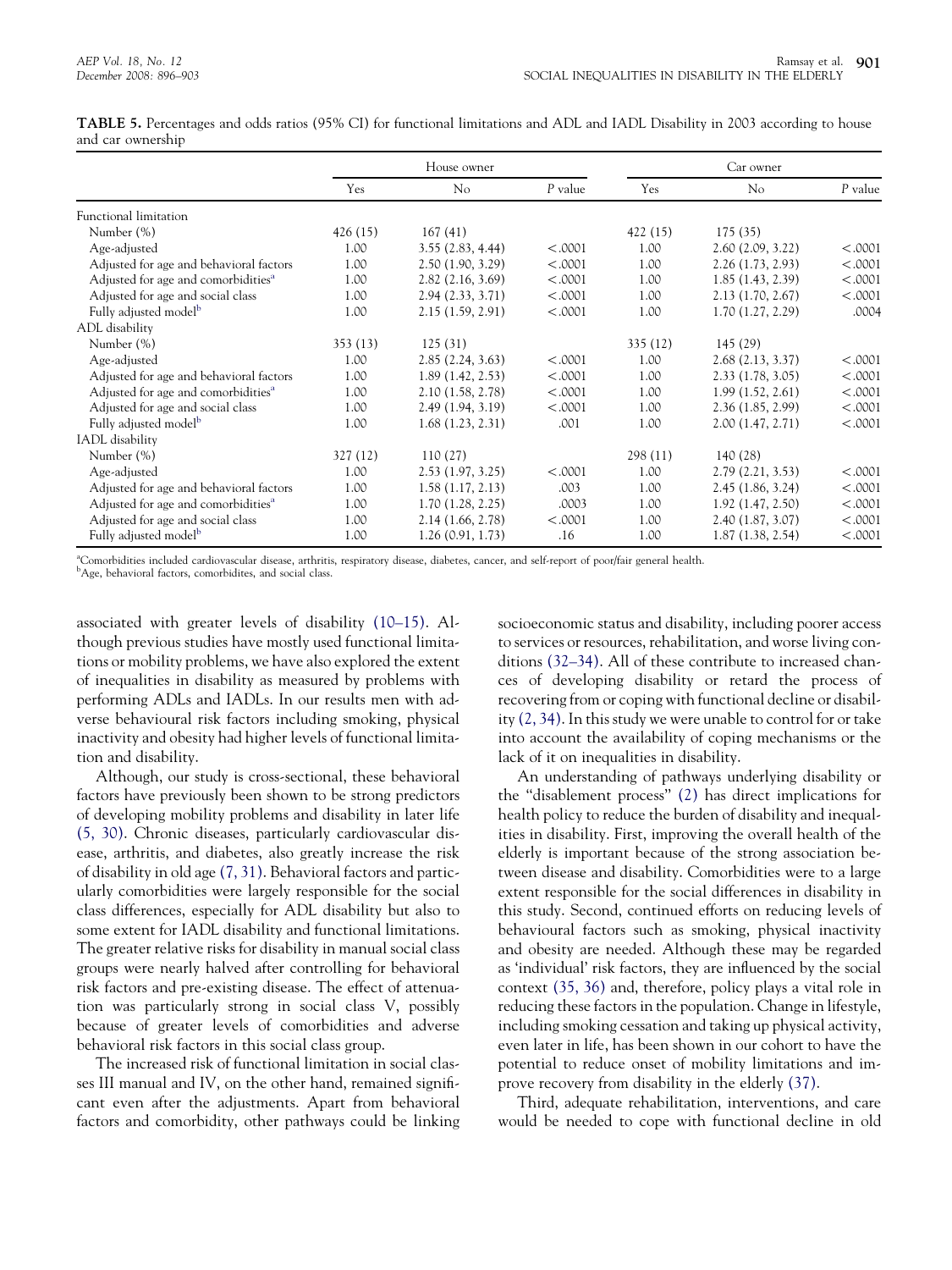<span id="page-6-0"></span>age. The ability to perform tasks for independent living and functioning in old age is not only dependent on the functional ability of older people but also on the facilities available in the physical or environmental context in which they live (2, 34, 38). This implies provision for the needs of older people in housing and environmental policies. Although trials have been conducted to study the effectiveness of interventions to reduce the impact of disability [\(39, 40\),](#page-7-0) more such evidence is needed to understand ways of reducing disability, particularly among the socially disadvantaged. Evaluation of the effectiveness and cost-effectiveness of interventions targeted at reducing inequalities in disability in the elderly are needed. These implications and efforts will address issues which particularly affect lower socioeconomic groups who are more vulnerable to disability.

#### **CONCLUSIONS**

Socioeconomic inequalities in disability exist in old age. Our findings show about a 3-fold greater risk of disability among older British men of lower compared with higher socioeconomic groups. Just as disability reflects the overall impact of diseases/comorbidities in older people (6), social inequalities in disability in the elderly can be indicative of the overall extent of health inequalities in later life. Policy efforts, for tackling determinants of disability and improving recovery from disability, are needed to reduce the overall burden of disability in later life as well as to reduce the greater burden of disability experienced by those in lower socio-economic groups.

The British Regional Heart Study is a British Heart Foundation Research Group.

#### REFERENCES

- 1. Nagi SZ. An epidemiology of disability among adults in the United States. Milbank Mem Fund Q Health Soc. 1976;54:439–467.
- 2. Verbrugge LM, Jette AM. The disablement process. Soc Sci Med. 1994;38:1–14.
- 3. World Health Organisation. International Classification of Impairments, Disabilities, and Handicaps. Geneva: World Health Organisation; 1980.
- 4. Mackenbach JP, Kunst AE, Cavelaars AE, Groenhof F, Geurts JJ. Socioeconomic inequalities in morbidity and mortality in Western Europe. Lancet. 1997;349:1655–1659.
- 5. Ebrahim S, Wannamethee SG, Whincup P, Walker M, Shaper AG. Locomotor disability in a cohort of British men: The impact of lifestyle and disease. Int J Epidemiol. 2000;29:478–486.
- 6. Guralnik JM, Fried LP, Salive ME. Disability as a public health outcome in the aging population. Ann Rev Public Health. 1996;17:25–46.
- 7. Stuck AE, Walthert JM, Nikolaus T, Bula CJ, Hohmann C, Beck JC. Risk factors for functional status decline in community-living elderly people: A systematic literature review. Soc Sci Med. 1999;48:445–469.
- 8. Kunst AE, Groenhof F, Mackenbach JP, Health EW, GoSIi Leon DA. Occupational class and cause specific mortality in middle aged men in

11 European countries: comparison of population based studies  $\delta$  Commentary: Unequal inequalities across Europe. BMJ. 1998;316:1636–1642.

- 9. Busija L, Hollingsworth B, Buchbinder R, Osborne RH. Role of age, sex, and obesity in the higher prevalence of arthritis among lower socioeconomic groups: A population-based survey. Arthritis Care Res. 2007;57:553–561.
- 10. Coppin AK, Ferrucci L, Lauretani F, et al. Low socioeconomic status and disability in old age: evidence from the Inchianti study for the mediating role of physiological impairments. J Gerontol A Biol Sci Med Sci. 2006;61:86–91.
- 11. Melzer D, Izmirlian G, Leveille SG, Guralnik JM. Educational differences in the prevalence of mobility disability in old age: the dynamics of incidence, mortality, and recovery. J Gerontol B Psychol Sci Soc Sci. 2001;56:S294–301.
- 12. Minkler M, Fuller-Thomson E, Guralnik JM. Gradient of disability across the socioeconomic spectrum in the United States. N Engl J Med. 2006;355:695–703.
- 13. Rautio N, Heikkinen E, Heikkinen RL. The association of socio-economic factors with physical and mental capacity in elderly men and women. Arch Gerontol Geriatr. 2001;33:163–178.
- 14. Schoeni RF, Martin LG, Andreski PM, Freedman VA. Persistent and growing socioeconomic disparities in disability among the elderly: 1982– 2002. Am J Public Health. 2005;95:2065–2070.
- 15. Jagger C, Matthews R, Melzer D, Matthews F, Brayne C. for the MRC CFAS: Educational differences in the dynamics of disability incidence, recovery and mortality: Findings from the MRC Cognitive Function and Ageing Study (MRC CFAS). Int J Epidemiol. 2007;36:358–365.
- 16. Pope AM, Tarlov AR, eds. Disability in America: Towards a National Agenda for Prevention. Washington, DC: National Academy Press; 1991.
- 17. Katz S, Ford AB, Moskowitz RW, Jackson BA, Jaffe MW. Studies of illness in the aged. JAMA. 1963;185:914–919.
- 18. Lawton PM, Brody EM. Assessment of older people: self-maintaining and instrumental activities of daily living. Gerontologist. 1969;9:179–186.
- 19. Fried LP, Bandeen-Roche K, Chaves PH, Johnson BA. Preclinical mobility disability predicts incident mobility disability in older women. J Gerontol A Biol Sci Med Sci. 2000;55:M43–M52.
- 20. Grundy E, Holt G. The socioeconomic status of older adults: How should we measure it in studies of health inequalities? J Epidemiol Community Health. 2001;55:895–904.
- 21. Shaper AG, Pocock SJ, Walker M, Cohen NM, Wale CJ, Thomson AG. British Regional Heart Study: Cardiovascular risk factors in middle-aged men in 24 towns. BMJ. 1981;283:179–193.
- 22. Freedman VA, Martin LG, Schoeni RF. Recent trends in disability and functioning among older adults in the United States: A systematic review. JAMA. 2002;288:3137–3146.
- 23. Jagger C, Arthur AJ, Spiers NA, Clarke M. Patterns of onset of disability in activities of daily living with age. J Am Geriat Soc. 2001;49:404–409.
- 24. Rathouz PJ, Kasper JD, Zeger SL, et al. Short-term consistency in selfreported physical functioning among elderly women: the women's health and aging study. Am J Epidemiol. 1998;147:764–773.
- 25. Kaplan GA, Goldberg DE, Everson SA, et al. Perceived health status and morbidity and mortality: evidence from the Kuopio ischaemic heart disease risk factor study. Int J Epidemiol. 1996;25:259–265.
- 26. Wannamethee G, Shaper AG. Self-assessment of health status and mortality in middle-aged British men. Int J Epidemiol. 1991;20:239–245.
- 27. Ebrahim S, Papacosta O, Wannamethee G, Adamson J. Social inequalities and disability in older men: prospective findings from the British regional heart study. Soc Sci Med. 2004;59:2109–2120.
- 28. Wannamethee SG, Shaper AG. Socioeconomic status within social class and mortality: a prospective study in middle-aged British men. Int J Epidemiol. 1997;26:532–541.
- 29. Smith GD, Shipley MJ, Rose G. Magnitude and causes of socioeconomic differentials in mortality: further evidence from the Whitehall Study. J Epidemiol Community Health. 1990;44:265–270.